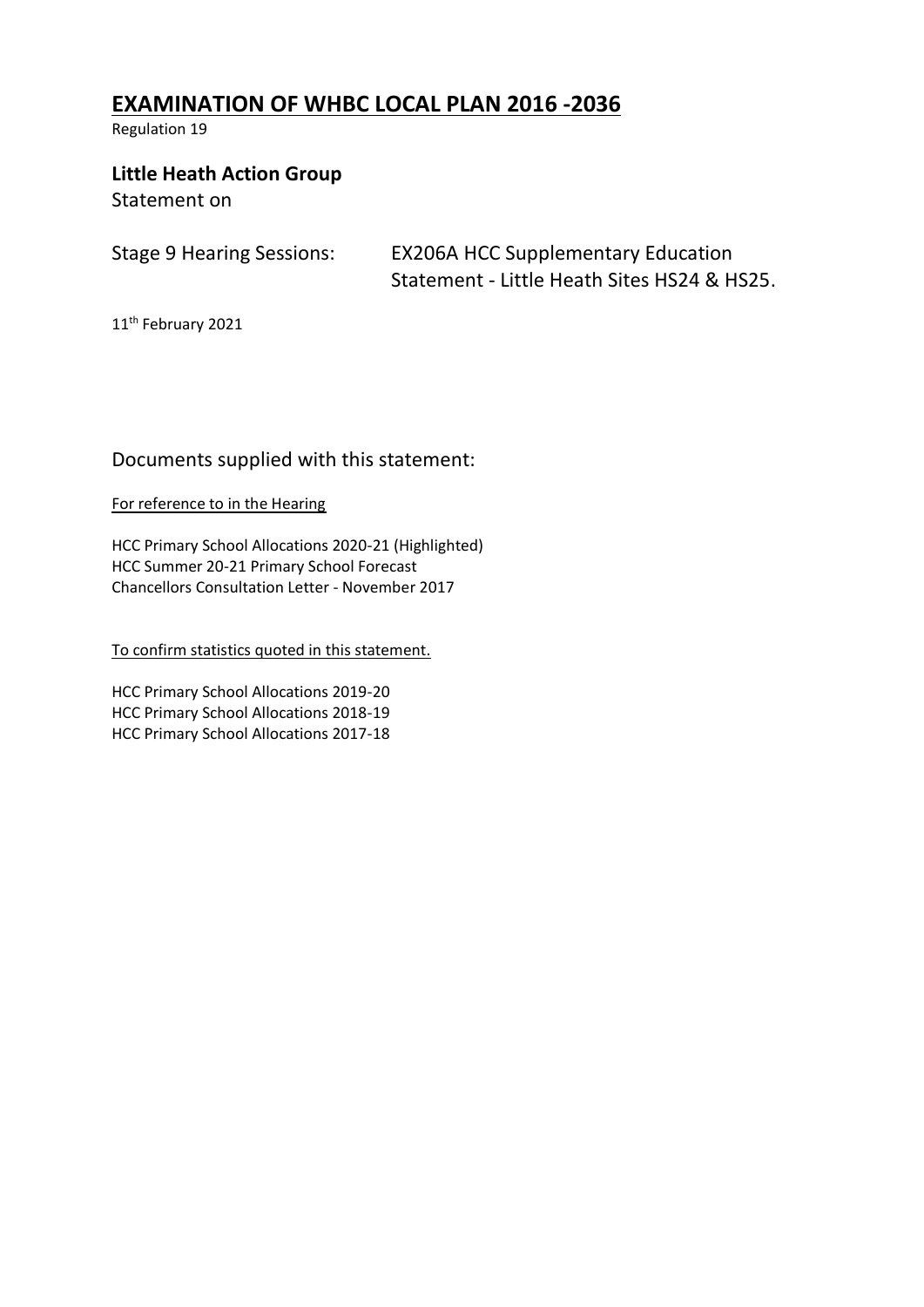#### **Introduction**

During the Stage 8 Hearing Sessions Hertfordshire County Council (HCC) held the view there were sufficient available Primary School Places in Little Heath School and the wider Potters Bar area to accommodate the proposed additional development in Little Heath. HCC claimed that the school was full due to applications from pupils' father away or outside of the area.

Little Heath Action Group (LHAG) took an entirely different view; that Little Heath School and the Potter Bar PPA were already full/nearly at capacity from local children.

On request of the Inspector, HCC were asked to provide a briefing note to demonstrate their view was substantiated and to provide information on the 2021 entry. **EX206A**

This representation aims to clarify exactly our view on the Stage 8 Hearing discussion and the HCC briefing note. We have provided supporting documents to support our claim, referred to page numbers and highlighted text where possible to allow for quick reference.

#### **Little Heath Primary School Admissions**

Little Heath School is its own Admissions Authority, and the following information has been provided direct by the school. Please note the Furthest Child Admitted column to the far right.

|      | Applications | <b>Allocations</b> | Siblings | <b>Distance</b> | <b>Furthest Child Admitted</b> |
|------|--------------|--------------------|----------|-----------------|--------------------------------|
| 2020 | 154          | 30                 | 12       | 18              | 961.75m                        |
| 2019 | 164          | 30                 | 15       | 14              | 443.97m                        |
| 2018 | 159          | 30                 | 15       | 15              | 934.61m                        |

In addition, the school adds *"Half our pupils are admitted based on the sibling rules and we admit the rest on distance. We occasionally have people move home through the school year but that is infrequent and can't be added to any forecasts. There is no additional capacity at the school in any year. None of these numbers include the continuing interest applications".*

Only 1 pupil, form outside of the county was allocated a Potters Bar Primary school place in 2020. In 2019, 2 obtained a place in Potters Bar, in 2018 no children from outside the county were allocated a place in Potters Bar. *HCC Application and Allocation Statistics 2020/2021 (pages 78-83)*

**Considering, in the last 3 years, the furthest child allocated a place lives just 961m away with just 3 out of county allocations - the notion the pressure for Little Heath Primary places is due to the admission out of area applicants is simply incorrect and entirely unsubstantiated by HCC.** 

#### **Proposed Development in Little Heath**

HS24 (BrP7), as measured by the school's distance measuring tool, is 630 metres from Little Heath School. EX232 Statement of Common Ground between WHBC and the RVC shows the proposed site would extend a further 200m. So proposed new dwellings would be circa 630m - 830m from the school.

Considering the furthest child admitted to LH School in three years lived just 961m away it would be questionable how many children from this new development would get in in future years. A repeat of 2019 would mean no children would be accepted and would be forced elsewhere. The school have already conceded there are no in-year spaces so up to 48 in year students could be pushed elsewhere.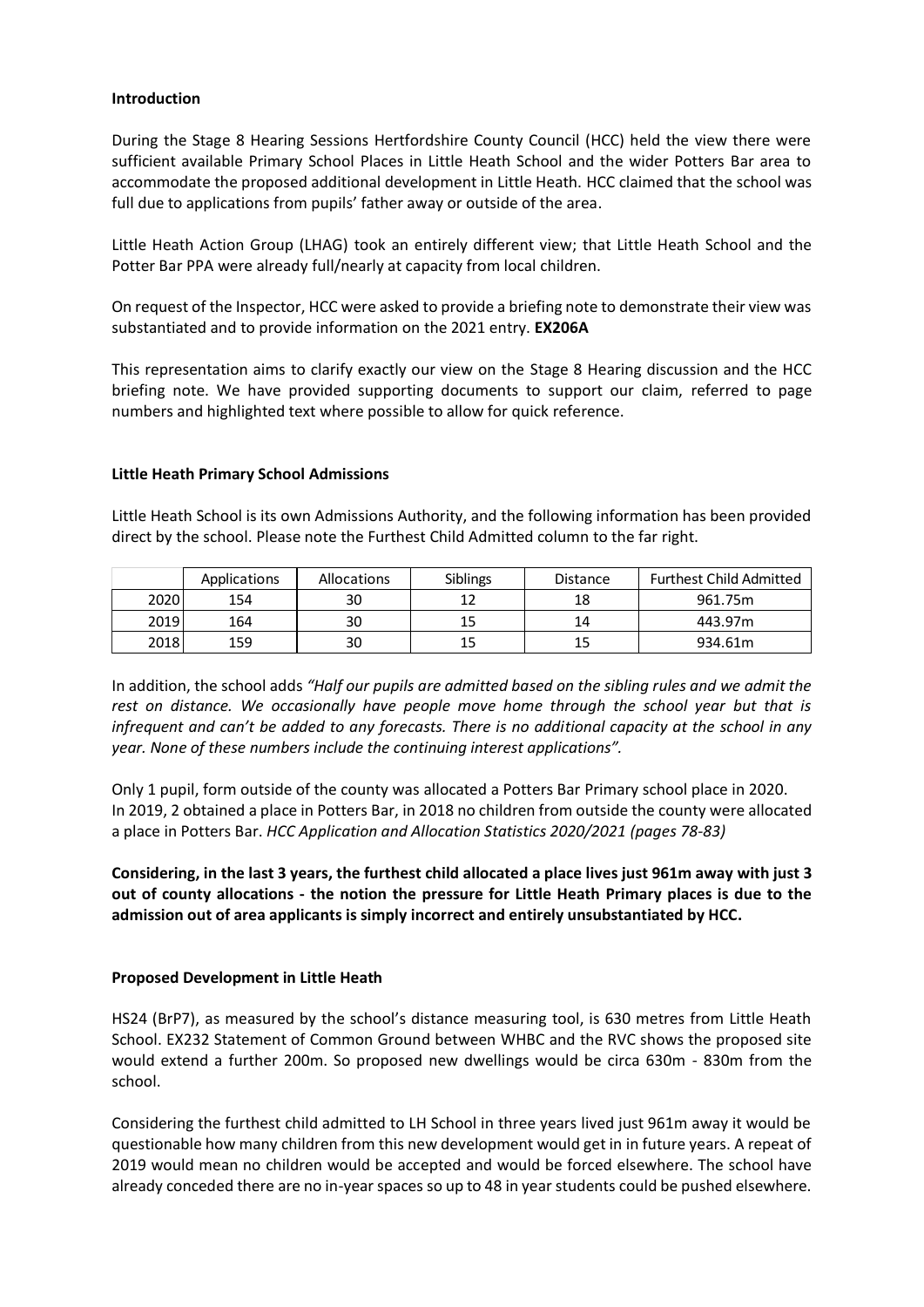LHAG accepts that some children may get in from this site and from other potential sites in Little Heath that are slightly closer. But no matter how many children do succeed, it will only add pressure to the already at capacity Potters Bar School Planning Area. The following pages will demonstrate this.

#### **HCC Forecasting**

The following quote and table are taken from HCC's EX206A. - "*This clearly shows that there is currently a surplus of reception places across the schools within the Potters Bar PPA and that this surplus capacity is forecast to continue for the next four years."*

Quite how HCC can deduce the above from the chart is perplexing.

- Currently there is not a surplus across all of the schools, there is only a surplus at one school; Oakmere Primary.
- HCC have not provided forecast information on a school-by-school basis so the claim there is availability across schools will continue is unsubstantiated and given the historical numbers seems quite unlikely.
- Further, we are well into the 2020-21 school year, so this column has not been updated. So, in reality this is only a 3-year forecast.

| 15.2   | <b>Potters Bar</b>                         |                         |                |         |         |                 |         |         |         |  |
|--------|--------------------------------------------|-------------------------|----------------|---------|---------|-----------------|---------|---------|---------|--|
| School | <b>School Name</b>                         | <b>Places Available</b> | <b>Actuals</b> |         |         | <b>Forecast</b> |         |         |         |  |
| Code   |                                            | 2020-21                 | 2017-18        | 2018-19 | 2019-20 | 2020-21         | 2021-22 | 2022-23 | 2023-24 |  |
| 2980   | Cranborne Primary School                   | 60                      | 59             | 60      | 60      |                 |         |         |         |  |
| 2982   | Ladbrooke Junior Mixed and Infant School   | 30                      | 30             | 30      | 30      |                 |         |         |         |  |
| 2985   | <b>Oakmere Primary School</b>              | 60                      | 42             | 48      | 39      |                 |         |         |         |  |
| 3975   | Pope Paul Catholic Primary School          | 30                      | 30             | 30      | 30      |                 |         |         |         |  |
| 5204   | St Giles' CofE Primary School              | 15                      | 15             | 15      | 15      |                 |         |         |         |  |
| 5206   | The Wroxham School                         | 30                      | 30             | 31      | 30      |                 |         |         |         |  |
| 5207   | Little Heath Primary School                | 30                      | 30             | 28      | 30      |                 |         |         |         |  |
|        |                                            |                         |                |         |         |                 |         |         |         |  |
|        | <b>Total Year R Pupil Demand</b>           |                         | 236            | 242     | 234     | 215             | 209     | 213     | 201     |  |
|        |                                            |                         |                |         |         |                 |         |         |         |  |
|        | <b>Total Year R Places Available</b>       | 255                     |                |         |         | 255             | 255     | 255     | 255     |  |
|        | Surplus or Shortage of Year R Places (No.) |                         |                |         |         | 40              | 46      | 42      | 54      |  |
|        | Surplus or Shortage of Year R Places (%)   |                         |                |         |         | 15.7%           | 18.0%   | 16.5%   | 21.2%   |  |
|        | Surplus or Shortage of Year R Places (FE)  |                         |                |         |         | 1.3             | 1.5     | 1.4     | 1.8     |  |

As an aside, HCC is in breach of Department of Education guidance. **Department for Education – Schools Capacity – Guide for Local Authorities (June 2019)** clearly states that "Primary forecasts must extend five years ahead" This Table only gives 3 years forecast.

It would be entirely reasonable for HCC to have proper 5-year forecast for the benefit of the Local Plan. Given the special request by the Inspector for additional information it seems incredulous that HCC would simply not bother updating this.

IF HCC were truly acting diligently, they could carry out some further work on a longer range forecast not just refer to data on 0-4 year olds registered with doctors surgeries.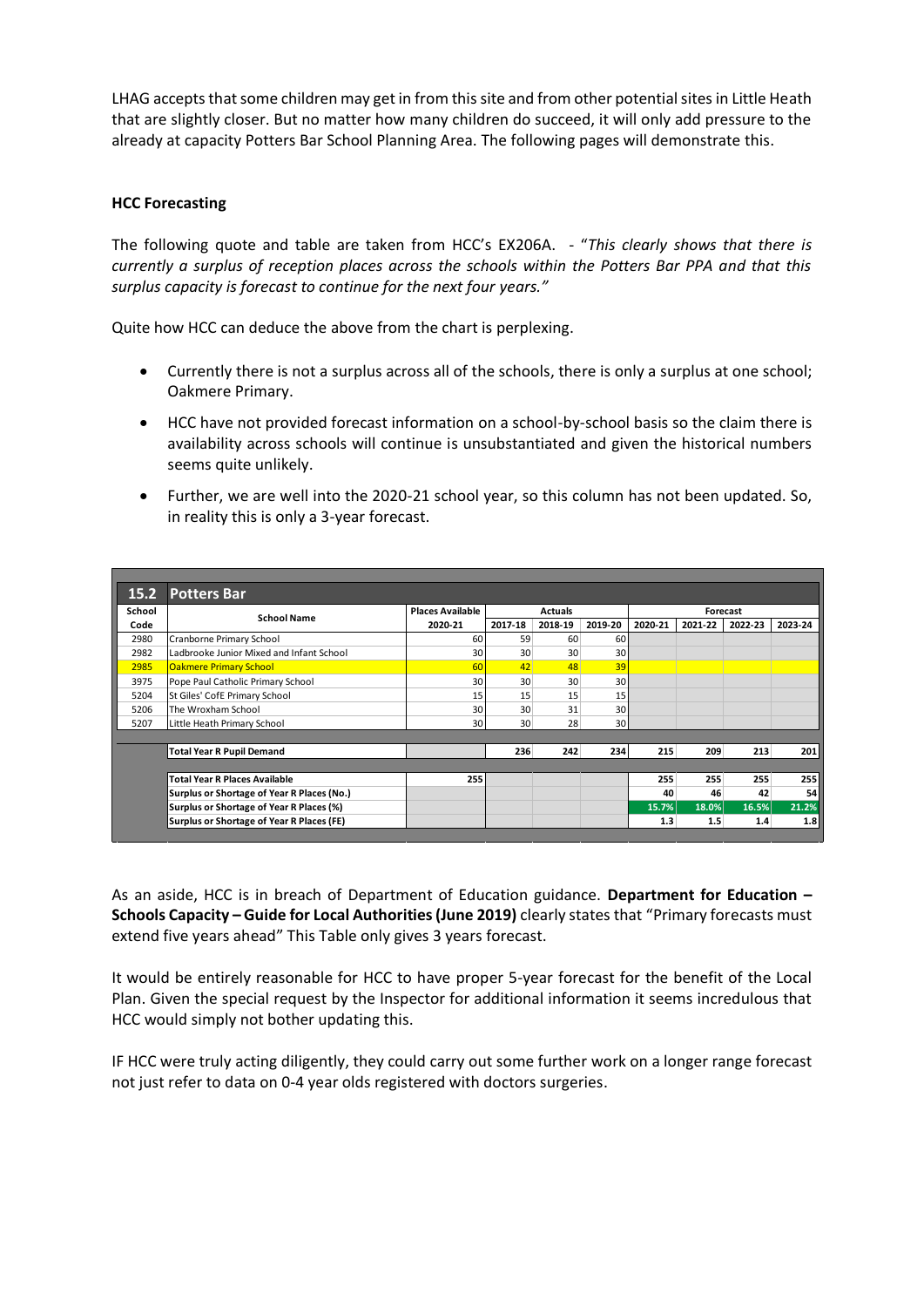The issue of how dramatically the forecast has changed in such a short period of time also needs to be raised. The below table was the forecast as of May 2019.

| 15.2               | <b>Potters Bar</b>                         |                        |                |     |     |          |         |                                                         |      |
|--------------------|--------------------------------------------|------------------------|----------------|-----|-----|----------|---------|---------------------------------------------------------|------|
| <b>School Code</b> | <b>School Name</b>                         | No of places available | <b>Actuals</b> |     |     | Forecast |         |                                                         |      |
|                    |                                            | 2018-19                |                |     |     |          |         | 2015-16 2016-17 2017-18 2018-19 2019-20 2020-21 2021-22 |      |
| 2980               | Cranborne Primary School                   | 60                     | 61             | 59  | 59  |          |         |                                                         |      |
| 2982               | Ladbrooke Junior Mixed and Infant School   | 30                     | 28             | 30  | 30  |          |         |                                                         |      |
| 2985               | Oakmere Primary School                     | 60                     | 37             | 31  | 42  |          |         |                                                         |      |
| 3975               | Pope Paul Catholic Primary School          | 30                     | 27             | 25  | 30  |          |         |                                                         |      |
| 5204               | St Giles' CofE Primary School              | 15                     | 16             | 12  | 15  |          |         |                                                         |      |
| 5206               | The Wroxham School                         | 30                     | 30             | 30  | 30  |          |         |                                                         |      |
| 5207               | Little Heath Primary School                | 30                     | 30             | 30  | 30  |          |         |                                                         |      |
|                    |                                            |                        |                |     |     |          |         |                                                         |      |
|                    | <b>Total Year R Pupil Demand</b>           |                        | 229            | 217 | 236 | 241      | 267     | 252                                                     | 246  |
|                    |                                            |                        |                |     |     |          |         |                                                         |      |
|                    | <b>Total Year R Places Available</b>       | 255                    |                |     |     | 255      | 255     | 255                                                     | 255  |
|                    | Surplus or Shortage of Year R Places (No.) |                        |                |     |     | 14       | $-12$   | 3                                                       | q    |
|                    | Surplus or Shortage of Year R Places (%)   |                        |                |     |     | 5.5%     | $-4.7%$ | 1.2%                                                    | 3.5% |
|                    | Surplus or Shortage of Year R Places (FE)  |                        |                |     |     | 0.5      | $-0.4$  | 0.1                                                     | 0.3  |

There seems to be a 40+ swing in the number of available places. It is hard to see how, in just 15 months between forecasts, numbers can change so significantly. Either the current forecast is out by some margin or this one was? I am unsure of how much confidence can be held in these two forecasts.

In the first round of hearings, you may recall LHAG questioned HCC plans on school places. HCC made a statement to the hearing to the effect that – they had never not built the required school places before. The Hearing took the view that this would have to be taken on face value.

LHAG believes, due to poor forecasting, failings that have come to light since that discussion with respect to secondary provision which now make that claim invalid. Detail of this may be found at the end of this response as an Addendum.

**HCC Application and Allocation Statistics 2020/2021 (HCCAAS 2020) – Published 16 April 2020** (Included in the submission, as well as the previous 3 editions)

The forecast data is only one side of the equation; it would be reasonable to also look at further ACTUAL data. The HCC document of the above title published every year on school Allocation Day. It goes into significant detail on where applications are made from and how many children are allocated places.

Potters Bar Primary Planning Area (PA) has 255 school reception entry places every year. The figures following show Applications and Allocations for 2020 and 2017-2019.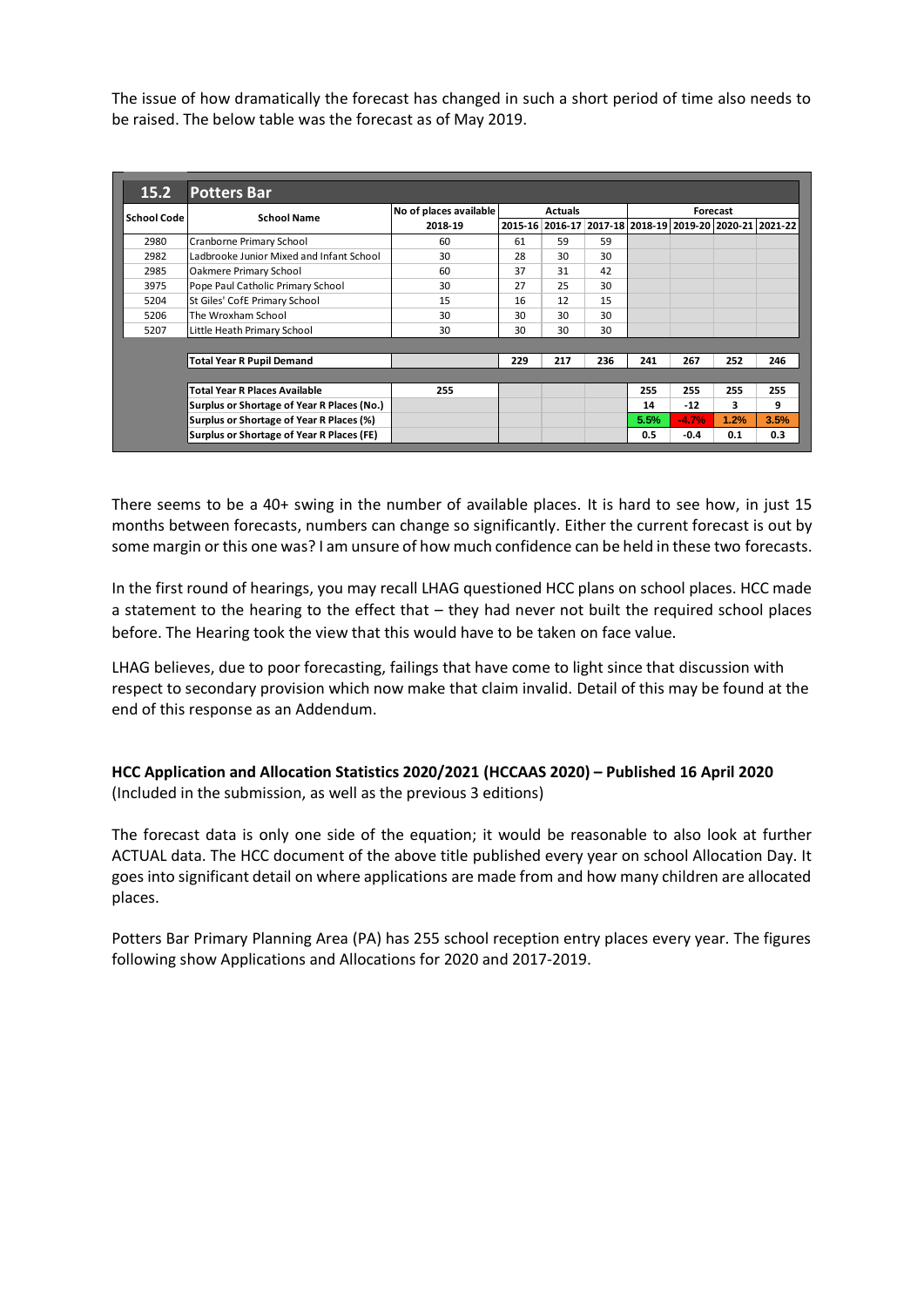#### Applications by Parish or Town of Applicant (HCCAAS 2020 Pages 5-10)

In 2020, there were 234 applications from children living in Hertsmere side of Potters Bar. (Page 8) This figure does not include applications from Little Heath or Potters Bar children in Welwyn Hatfield. (In previous years 2019-241, 2018- 239 and in 2017-246 for 255 School Places)

Including Little Heath School places but not including Welwyn Hatfield residents in the numbers creates an anomaly. By way of trying to provide a like for like comparison the issue could be looked at as follows:

- 234 Applicants for 225 School places if Little Heath School capacity (30) were taken out of the available school place numbers.
- 264 Applicants for 255 School Places if the circa 500 dwellings on the Welwyn Hatfield side of Little Heath were added (in planning terms) this would equate to an extra 1FE / 30 places

Since Little Heath straddles Potters Bar (Hertsmere) and North Mymms (Welwyn Hatfield) and the document shows exact figures for these two areas we could instead show combined figures:

- 92 applications from applicants residing in North Mymms (Page 10)
- 75 additional school places in North Mymms Brookmans Park (45) and St Marys (30)
- 326 total applications from pupils within Potters Bar & North Mymms.
- 330 total School places within Potters Bar and North Mymms.
- (Previous years combined applications 2019 328 / 2018 323 / 2017 339 for 330 places)

Further afield the Essendon school shows a shortfall of available places for the next two years and Hatfield is at capacity. (Aside from the St Marys figures which are already included above) (HCC Summer 20-21 primary school forecast Excel Worksheet – Attached to submission)

# **By any "like for like" measure over the last 4 years, when the number of children that live within an area are compared with available school places in the same area places are extremely limited.**

# Allocations by Parish Town of Applicant (HCCAAS2020 Pages 11-17)

Allocation of Potters Bar Hertsmere pupils 234 (Page 14) and North Mymms Pupils 92 (Page16) reflect the same as above. 326 combined allocations for 330 School Places; both within the area. (Combined allocations for previous years 2019-328 / 2018-323 / 2017-335)

# Allocations by School / Potters Bar Primary PA (HCCAAS2020 Pages 20 – 45)

It should be noted, as well as Little Heath, many schools in Potters Bar are oversubscribed; Cranbourne 200+ applications per year for 60 places, Ladbroke 150+ applications for 60 places, Pope Paul 85+ for 30 places, Wroxham 138+ for 30 places.

# **In the majority of cases, aside from special cases and siblings, highly competitive "closest to the school" admittance rules are applied.**

When the allocations of the 7 schools of the Potters Bar PPA, including Little Heath, are added together there were 251 allocations for 255 school places. Previous years (2019-252 / 2018-268 / 2017-259)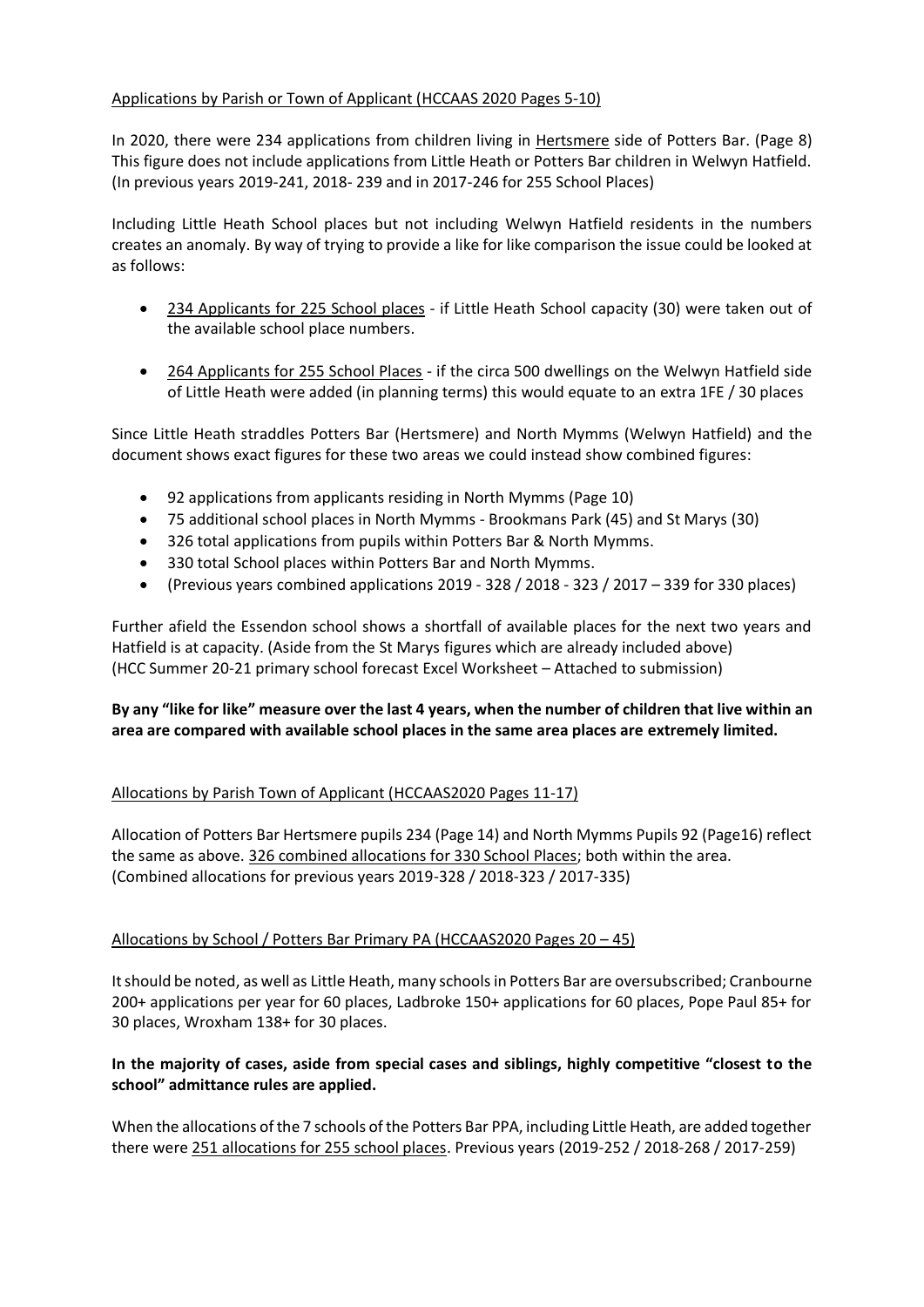It seems in 2020-21 (and in 2019-20) nearly all schools in Potters Bar were allocated their maximum number of places and historically remain full at that number. In 2017 and 2018 PB schools were over allocated; 268 and 259 children respectively.

#### Non-Ranked Allocations (NRAs) County Rankings (HCCAAS2020 Pages 11 -17)

On average 97.53% of children in Hertfordshire obtain a ranked place. The right-hand column of these pages measures the percentage of pupils that received a place at one of their ranked schools on their application.

Children that are not allocated a place at one of their chosen/ranked choice schools are assigned a school by the county where there is space – these are called Non-Ranked Allocations. Potters Bar has one of the highest rates of NRAs and this can be demonstrated when compared to the rest of the county.

#### **2020-21 - 19 Children were NOT allocated a ranked Primary Place.**

Only 92.31% of Potters Bar children were allocated a ranked primary place. This puts Potters Bar 126th out of 131 Hertfordshire Parishes/Towns. (Page 14)

**2019-20 - 32 Children were NOT allocated a ranked Primary Place.** Only 86.72% of Potters Bar Children were allocated a ranked place. 129th out of 131 Parishes/Towns.

North Mymms (Brookmans Park & Welham Green) came 121st out of 131 Hertfordshire Towns/Parishes. (Page 16) The previous year North Mymms were in 118th place out of 131.

Hertsmere had the worst ranked allocation out of all 10 HCC boroughs only achieving 95% compared to the Hertfordshire average of 97.5% (Page 14) In the previous year Welwyn Hatfield had the worst allocations figures with Hertsmere coming second last.

**This conundrum starts to make sense when the NRAs above are linked to the HCC Forecast Table. It seems all the above NRAs end up being allocated to Oakmere Primary School, the only school in the Potters Bar PPA with any capacity.**

#### Oakmere Primary School

In 2020 Oakmere was assigned 19 NRAs (HCCAAS2020 Page 33) (Previous years 33/ 27 / 35)

#### **It is worth noting this is the highest number of NRAs put into one school in the whole of Hertfordshire County for 4 years running.**

Unfortunately, when compared to other schools within the local authority (and throughout England) their performance is not comparable and thus not as desirable. The following summary charts are from Gov.UK web site: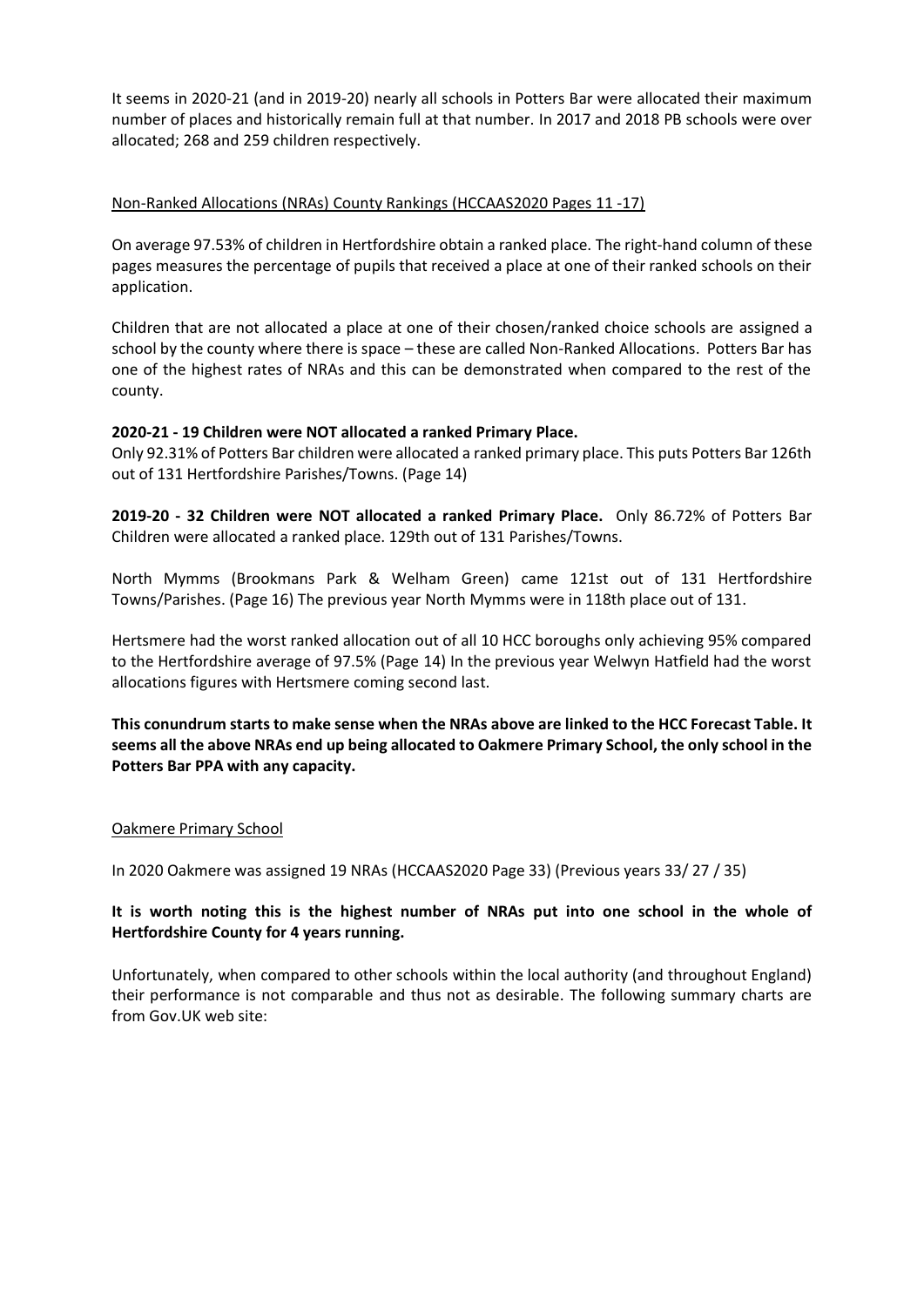#### Pupils meeting expected standard in reading, writing and maths – 3 Year Average.





It seems the children assigned to Oakmere Primary do not take up their "take it or leave it choice" for a Potters Bar school and decide to go elsewhere.

In document EX206 HCC Supplementary Education Statement Brookmans Park HCC highlights the following: *"Furthermore, it is not unreasonable for there to be a level of flexibility with the overall number of school places to allow for fluctuations in local demand and parental preference…"*

#### **In Summary**

A direct link can be made in the number of NRAs sent to Oakmere School and the reduction in "actual" figures in HCC forecast table. It is the only school which consistently has capacity. Forcing no choice on 19, 33,27 or 35 children for the last 4 years is not in the spirit of the HCC statement with respect to parental preference.

It quite legitimately could be claimed, in the absence of any other proper substantiated data from HCC, their forecast is based on the drop off from Oakmere Primary School.

We have demonstrated comprehensively that there are around the same number of pupil applications and allocations as there are school places for any given area which adds pressure on the school system and leaves little choice for parents.

We have demonstrated comprehensively that Little Heath school is not full because of pupils coming from outside of the area.

Adding any dwellings to Little Heath or Potters Bar will be in breach of NPPF 2012 guidance unless some school expansion can be facilitated.

NPPF 2012 Paragraph 72 states *"The Government attaches great importance to ensuring that a sufficient choice of school places is available to meet the needs of existing and new communities. Local planning authorities should take a proactive, positive and collaborative approach to meeting this requirement, and to development that will widen choice in education. They should:*

- *give great weight to the need to create, expand or alter schools; and*
- *work with schools promoters to identify and resolve key planning issues before applications are submitted."*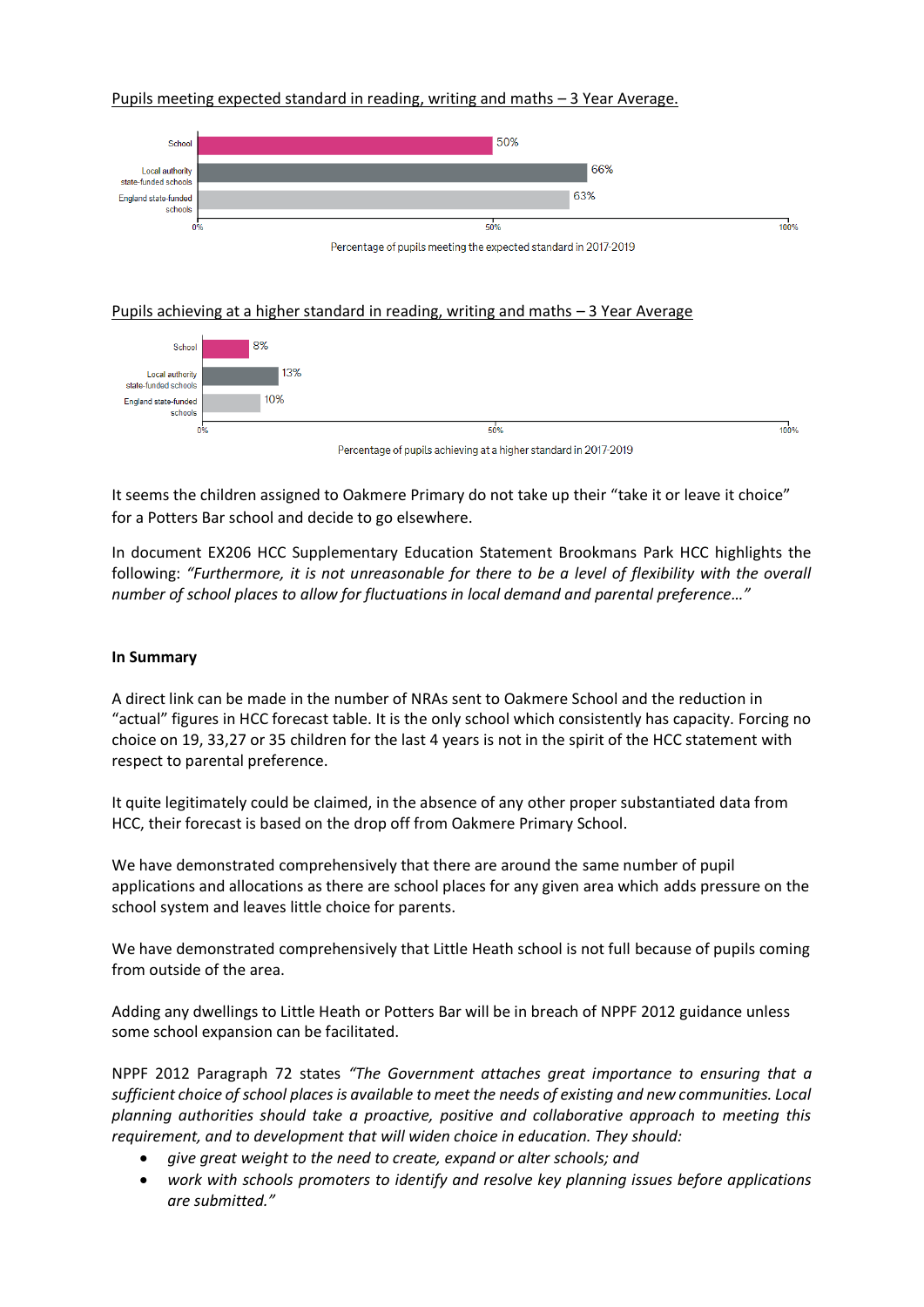The DtC statement between WHBC HCC and Gascoyne Cecil Estates has reached outcomes for school provision; a site has been identified; the size of the school has been agreed as well as a time frame. YET the Current DtC MoU between WHBC and Hertsmere BC – May 2017 – does none of this.

Point 5.24 of the DtC highlights; *WHBC is proposing to carry out an early review of the Local Plan in order to identify both secondary and primary school capacity.* This should have been completed before submission of the Local Plan. As far as we are aware no recent MoU or document has been published between WHBC and HCC on the matter of schools' place provision.

In 2016, HBCs response to WHBC Local Plan consultation asked "*We require that further evidence is sought and provided to support the assertion that the likely need for school places created by these developments could be delivered through existing capacity…"* To date this had not been answered.

WHBC are in contravention of Section 33A of the Planning and Compulsory Purchase Act 2004 which states that local planning authorities are "*to engage constructively, actively and on an ongoing basis in any process*". We are unable to see how WHBC, HBC and HCC have engaged properly on this matter, why have WHBC not questioned the out of date forecast information for HCC?

The Inspector gave HCC the opportunity to share any material facts to support their claim – yet HCC have decided to show out of date information and share unsubstantiated claims. HCC declined the opportunity to update its Summer 2020 Forecast even for the purposes of this inspection.

**Therefore, we feel in its current form the WHBC Local Plan with respect to planned development in Little Heath and Potters Bar is UN-sound.**

- **Not Positively Prepared since the plan does NOT have a strategy which seeks to meet all infrastructure requirements.**
- **Failure to meet DtC requirements.**
- **In contravention of the Planning & Compulsory Purchases Act 2004**
- **Not Consistent with National Planning Policy NPPF 2012**
- **The displacement of school children is not sustainable.**

Simon Polledri **LHAG**